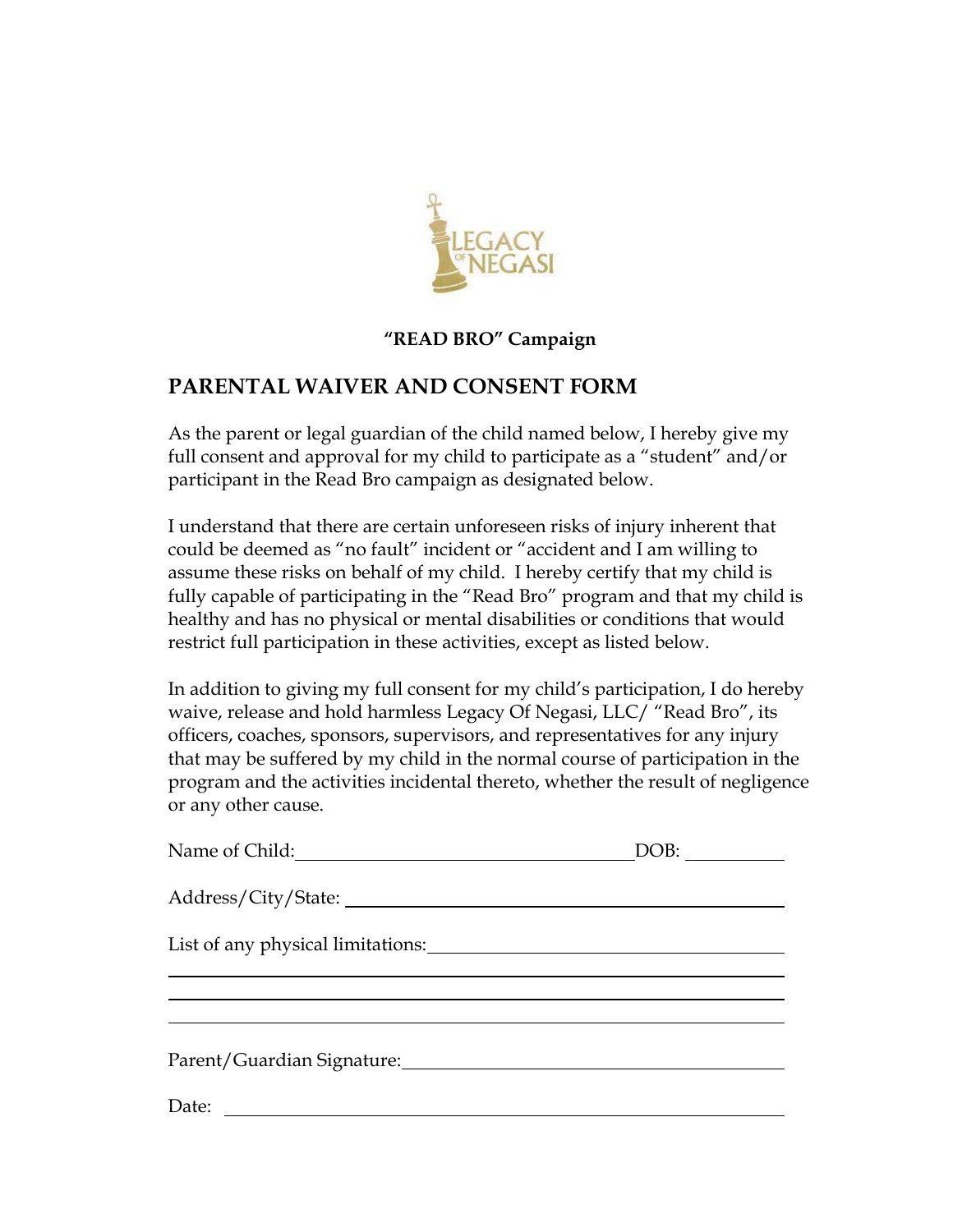

## **"READ BRO" Campaign**

# **Form Liability Waiver for COVID-19**

The novel coronavirus, COVID-19, has been declared a worldwide pandemic by the World Health Organization. COVID-19 is reported to be extremely contagious. The state of medical knowledge is evolving, but the virus is believed to spread from person-to-person contact and/or by contact with contaminated surfaces and objects, and even possibly in the air. People reportedly can be infected and show no symptoms and therefore spread the disease. The exact methods of spread and contraction are unknown, and there is no known treatment, cure, or vaccine for COVID-19. Evidence has shown that COVID-19 can cause serious and potentially life threatening illness and even death.

Legacy Of Negasi, LLC/"Read Bro" cannot prevent you [or your child(ren) from becoming exposed to, contracting, or spreading COVID-19 while utilizing KCM Resource Club services or premises. It is not possible to prevent against the presence of the disease. Therefore, if you choose to utilize the services of Legacy Of Negasi LLC/"Read Bro" campaign and/or enter onto KCM Resource Club premises you may be exposing yourself to and/or increasing your risk of contracting or spreading COVID-19. As a safety measure, please provide your child a safe covering (mask) prior to your/their arrival as a precautionary measure.

### **ASSUMPTION OF RISK:**

I have read and understood the above warning concerning COVID-19. I hereby choose to accept these conditions for myself and/or my children in order to utilize the services of Legacy Of Negasi LLC/"Read Bro" and enter KCM Resource Club premises.